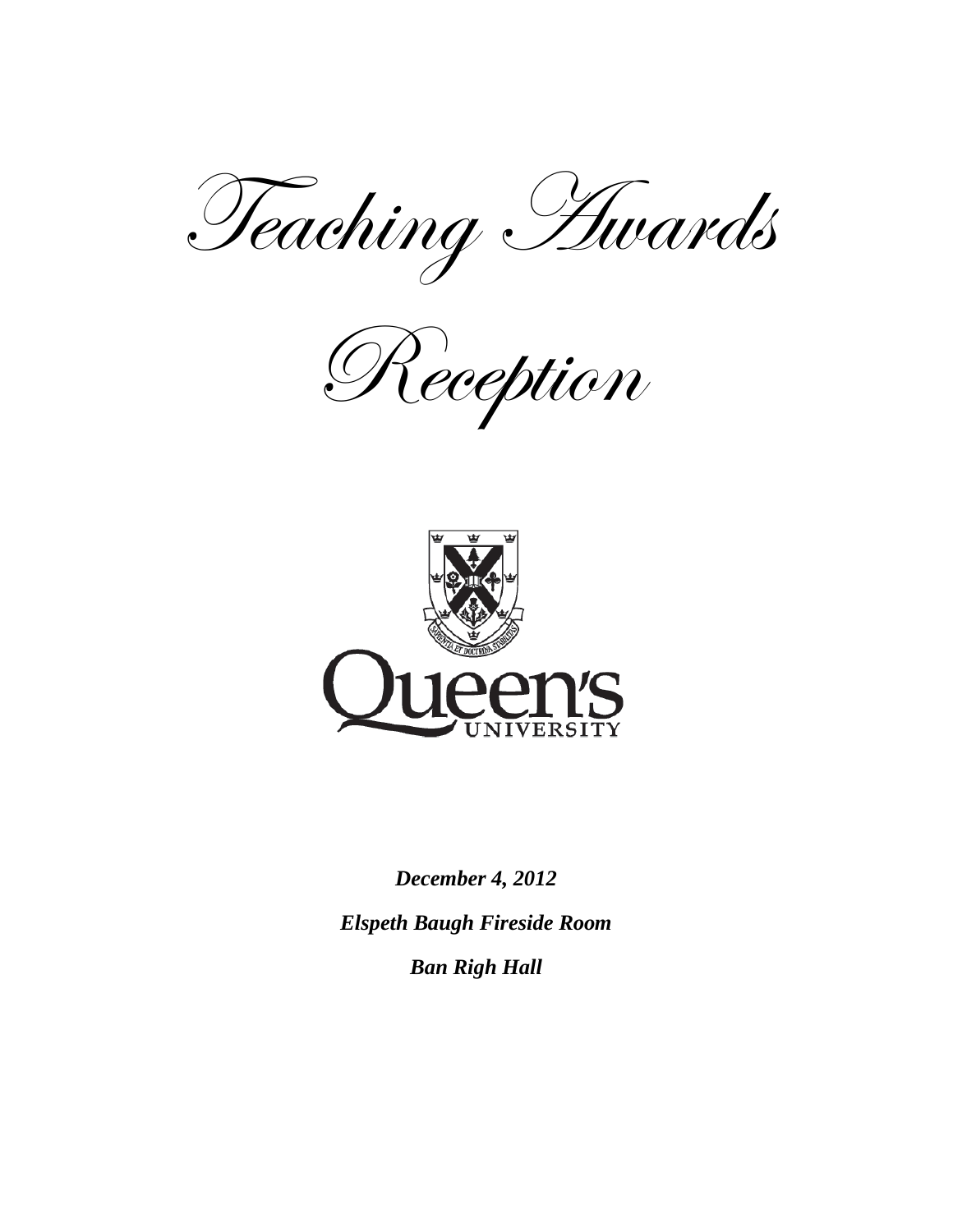# *Program*

### *Welcome and Opening Remarks*

*Alan Harrison, Provost and Vice-Principal (Academic)*

### *Teaching Reflections*

*Alan Ableson*

*Department of Mathematics and Statistics*

## *Recognition of Teaching Awards Recipients led by the Centre for Teaching and Learning*

*Closing Remarks*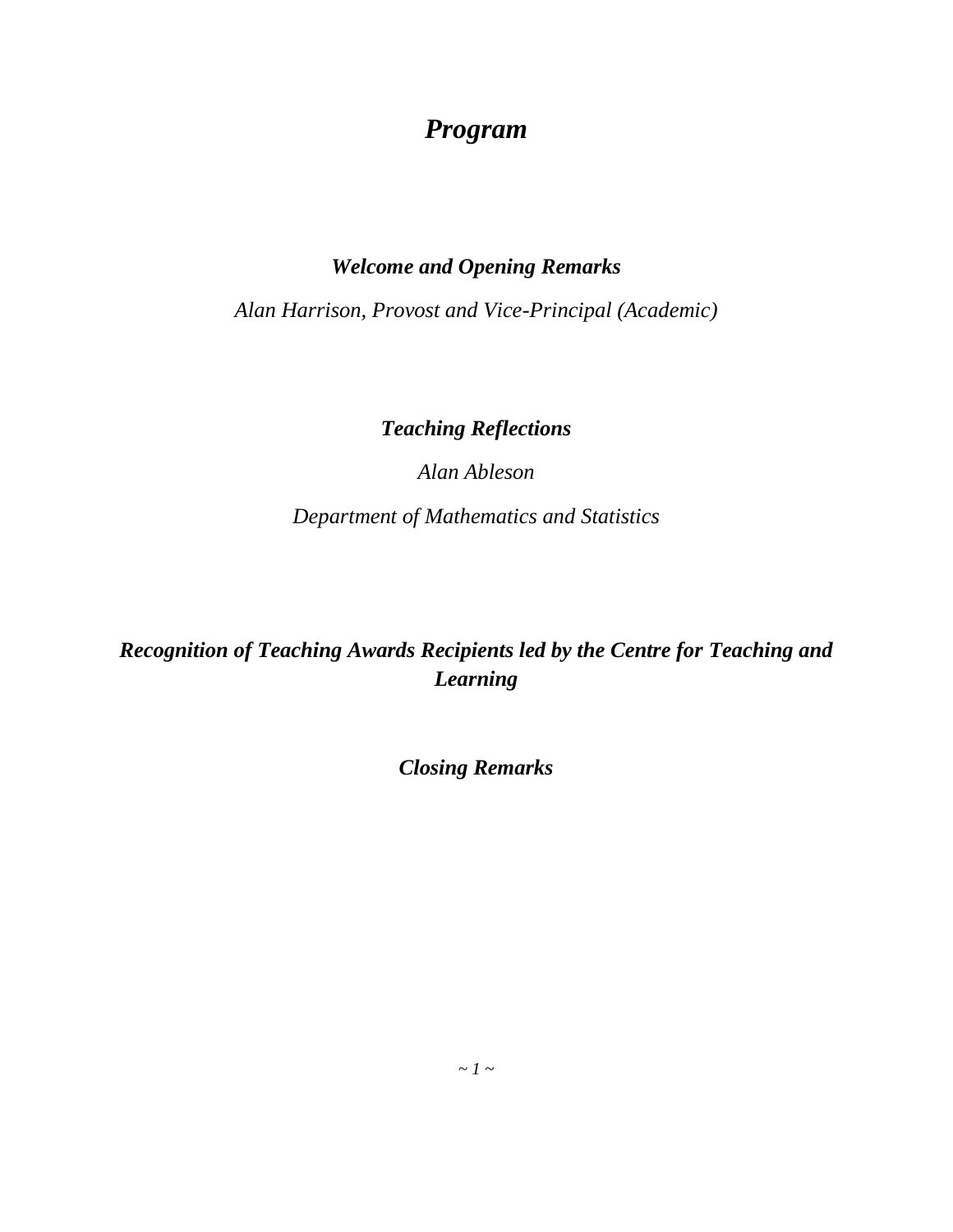# **University-Wide Awards**

#### **Christopher Knapper Award of Excellence in Teaching Assistance**

*(Alma Mater Society)*

2011/2012 Christian Rojas, Enrichment Studies

2011/2012 MaryAnne Laurico, English

#### **Frank Knox Award** *(Alma Mater Society)*

| 2011/2012                                                                                        |  |  | Leo Jonker, Mathematics and Statistics |
|--------------------------------------------------------------------------------------------------|--|--|----------------------------------------|
| $\begin{array}{c} \n\bullet \circ \bullet \circ \bullet \circ \bullet \circ \bullet \end{array}$ |  |  |                                        |

2011/2012 Alan Ableson, Mathematics and Statistics

#### **Alumni Award for Excellence in Teaching** *(Alumni Affairs)*

2012 James Fraser, Physics

#### **Chancellor A. Charles Baillie Teaching Award**

*(Centre for Teaching and Learning)* 2011/2012 Lindsay Davidson, Surgery

**Society of Graduate and Professional Students Teaching Assistant/Teaching Fellow** 

**Excellence Award** *(Society of Graduate and Professional Students)* 2011/2012 Tara Vanderveer, Biology

#### **Award for Excellence in Graduate Student Supervision**

*(School of Graduate Studies and Research)* 2012 Selim Akl, School of Computing

2012 Mark Walters, Chemsitry

#### **Centre for Teaching and Learning Distinguished Service Award for Educational**

**Leadership** *(Centre for Teaching and Learning)*

2011/2012 Vicki Remenda, Geological Sciences and Geological Engineering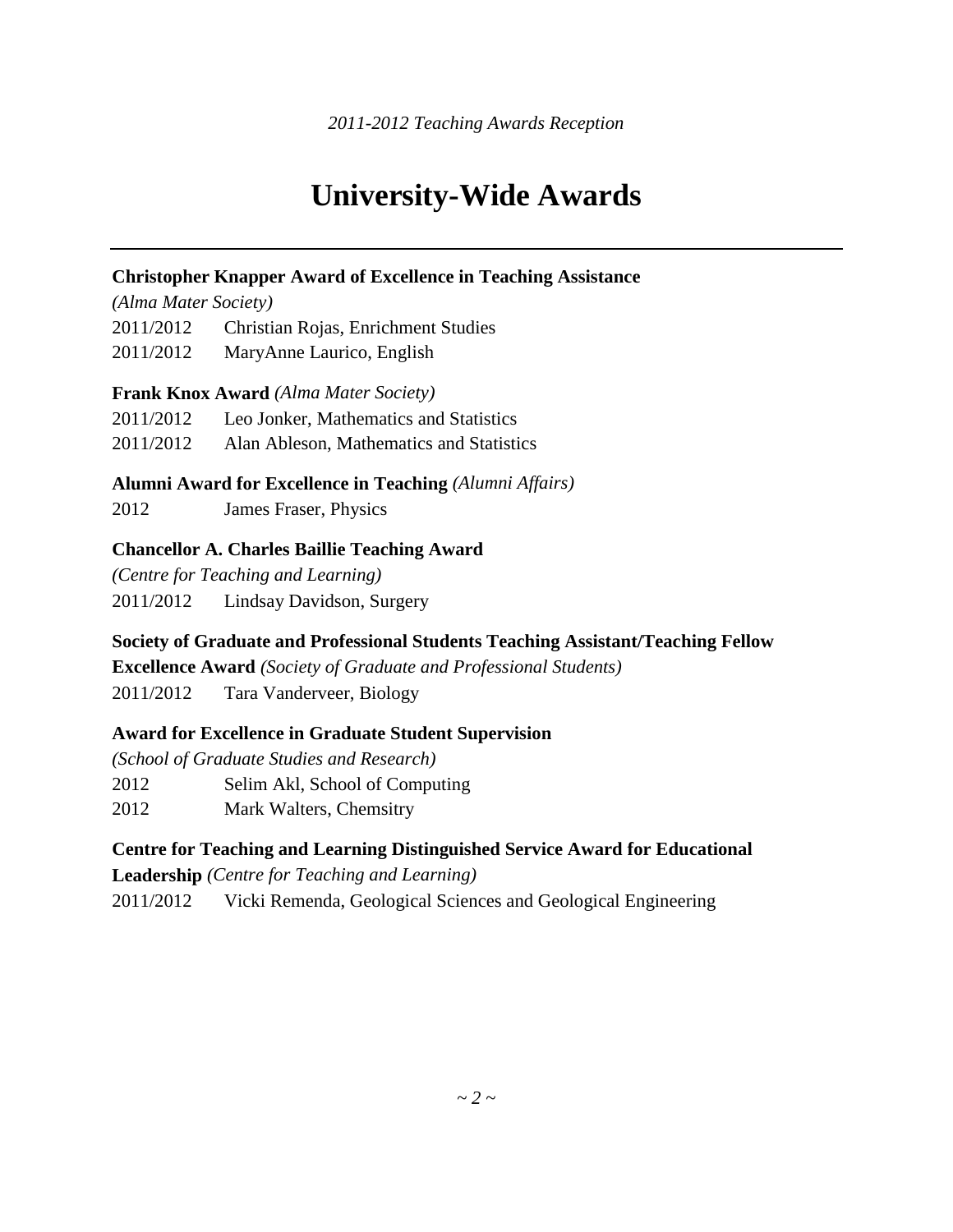# **Faculty of Applied Science**

#### **Applied Science First Year Teaching and Learning Award** *(Applied Science)*

Fall 2011 Alan Ableson, Mathematics and Statistics

Winter 2012 Bill Newstead, Chemsitry

#### **Civil Engineering Teaching Assistant Award** *(Civil Engineering)*

Fall 2011 Greg Shier

Winter 2012 Patrick Richardson

#### **Civil Engineering Teaching Award** *(Civil Engineering)*

2010/2011 Colin MacDougall

#### **Electrical and Computer Engineering Teaching Award** *(Electrical and*

*Computer Engineering)*

2011/2012 Karen Rudie, *2 nd year winner* Carlos Saavedra, *3 rd year winner* Yan-Fei Liu, *4 th year winner*

#### **Educational Excellence Teaching Assistant Award** *(Engineering Society)*

2011/2012 Mark Nelson, Civil Engineering

#### **Golden Apple Award** *(Engineering Society)*

2011/2012 David Mody, Chemical Engineering

#### **Silver Wrench** *(Mechanical Engineering Club)*

2011/2012 Patrick Oosthuizen

**Bronze Wrench** *(Mechanical Engineering Club)*

2011/2012 Amirreza Rouhi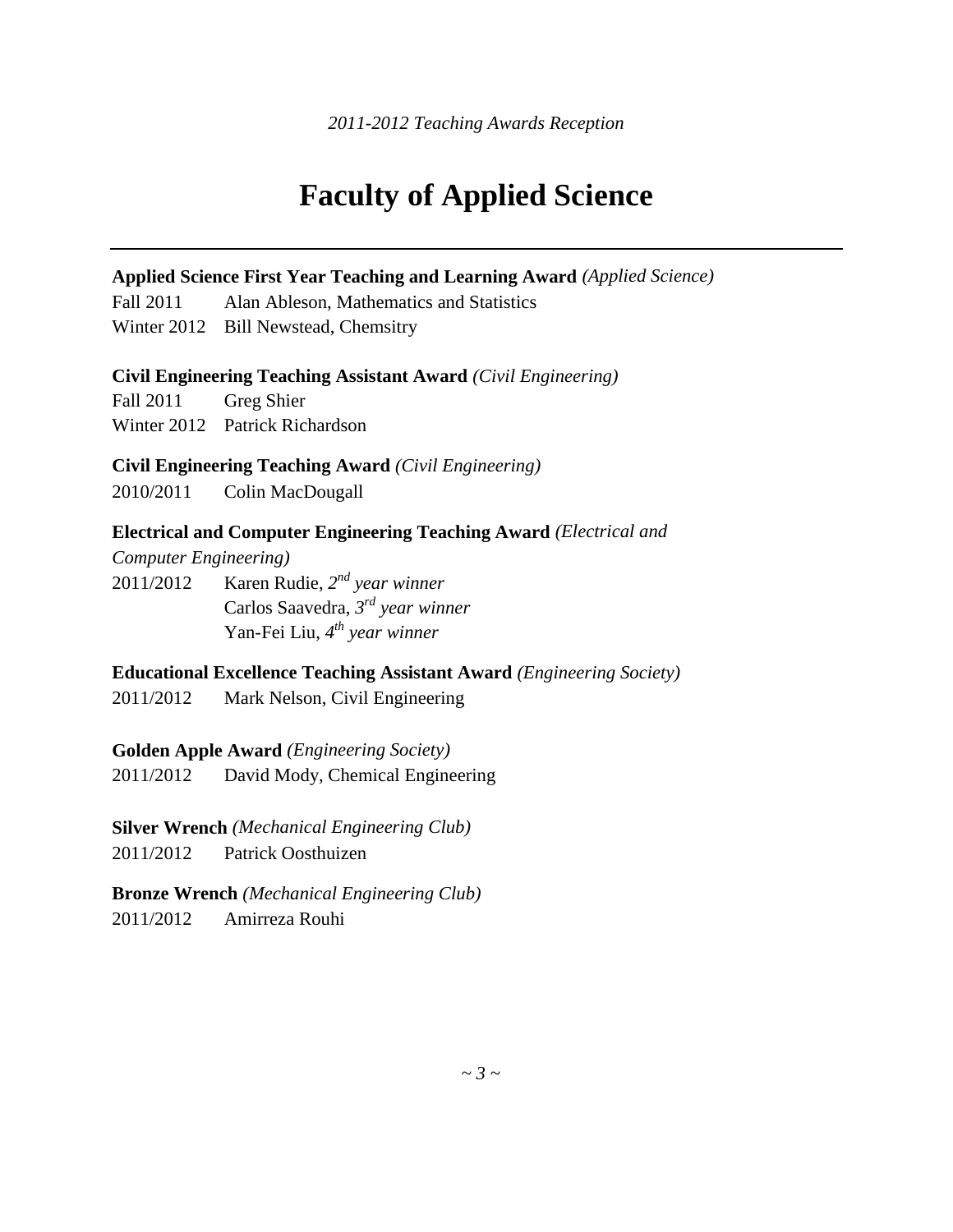# **Faculty of Arts and Science**

### **~ Arts and Science Undergraduate Society ~**

**W. J. Barnes Teaching Excellence Award for Arts and Science Undergraduate Society**

- 2011/2012 Stephen C Lougheed, Biology
- 2011/2012 Mark Smith, Philosophy

## **~ Biology ~**

#### **Biology Award for Excellence (Demonstrators)**

2011/2012 Tara Vanderveer

#### **Biology Department Student Council Award of Excellence in Teaching**

2011/2012 Paul Grogan

### **~ Chemistry ~**

#### **David Thomas Teaching Assistant Award**

2011/2012 Vanessa Little

#### **Department of Chemistry Award for Excellence in Teaching Assistance**

2011/2012 Mark Raycroft

#### **Din Lal Teaching Assistant Award**

2011/2012 Fern McSorley

#### **Fisher Scientific Teaching Award**

2011/2012 Julia van Drunen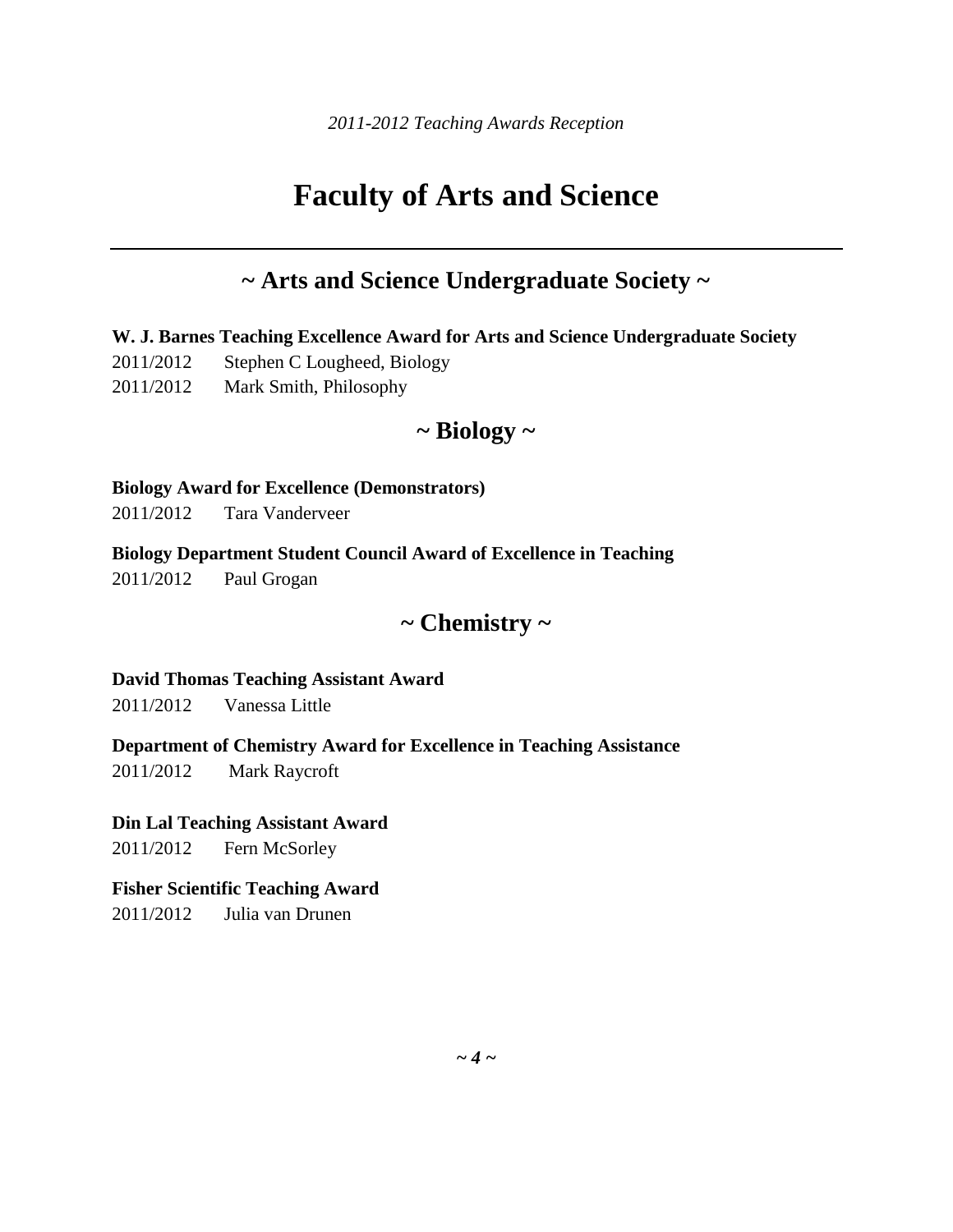**Graduating Class Award for Excellence in Teaching Chemistry**

2011/2012 Suning Wang

**Agilent Technologies Excellence in Teaching Assistant Award for 3rd Year Chemistry Laboratory**  2011/2012 Kevin Fowler

**William Patrick Doolan Award**

2011/2012 Parisa Akhshi

### **~ School of Computing ~**

**Excellence in Teaching Assistance**

2011/2012 Simrin Nagpal

**Howard Staveley Teaching Award** 

2011/2012 Mary McCollum

### **~ Drama ~**

**Department of Drama's Faculty Award of Excellence**

2011/2012 Adair Redish

### **~ English Department Student Council ~**

#### **English Department Student Council**

2011/2012 Edward Lobb

### **~ School of Environmental Studies Department Student Council ~**

**School of Environmental Studies Student's Choice Professor of the Year Award** 2011/2012 Ryan Danby

**School of Environmental Studies Student's Choice Teaching Assistant Award** 2011/2012 Jonathon Chretien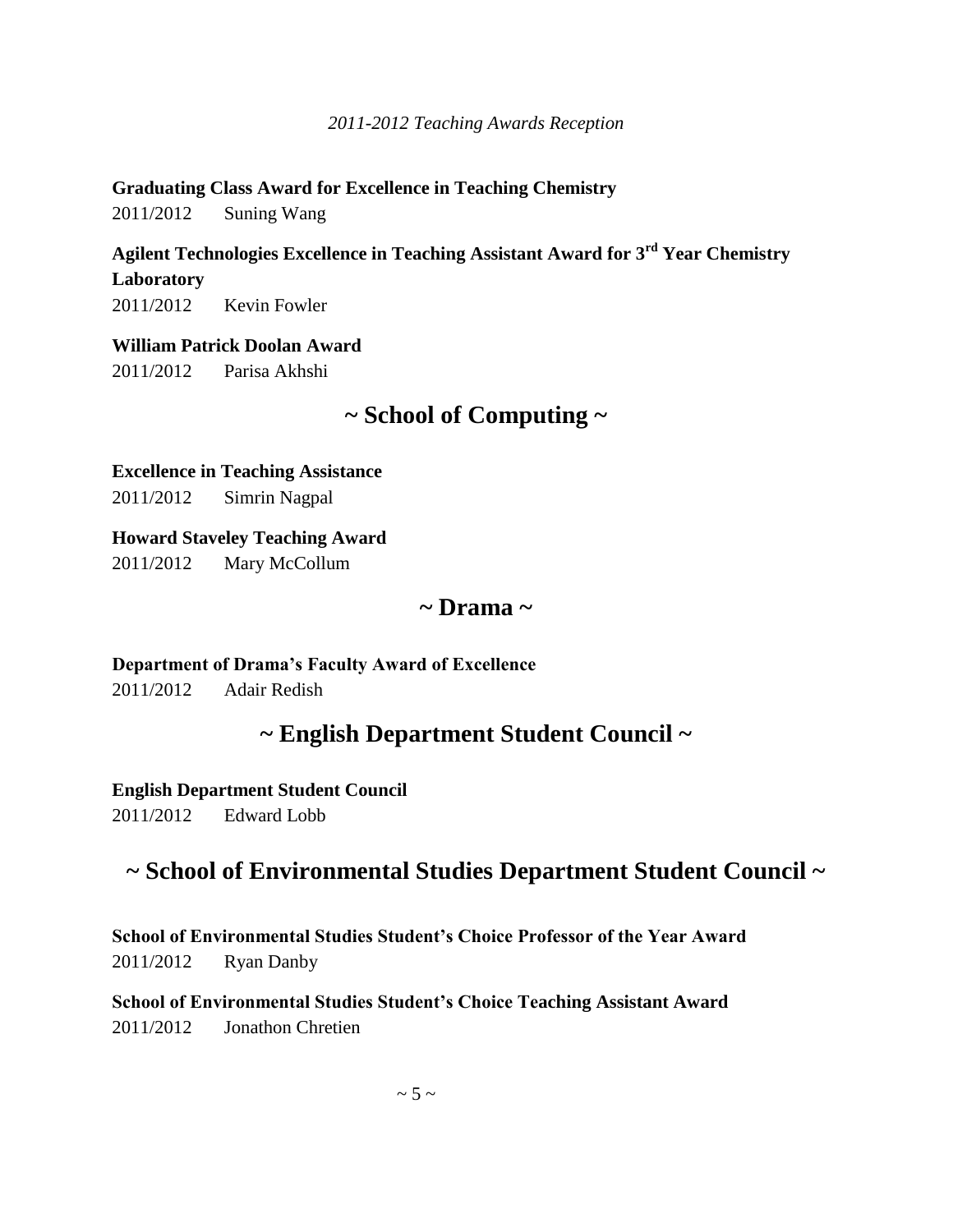## **~ Gender Studies ~**

#### **Gender Studies Teaching Award**

2011/2012 Healy Thompson

## **~ Geography ~**

**Geography DSC Award for Excellence in Teaching Assistance**

2011/2012 Sean Field

#### **Julian Szeicz Award for Excellence in Teaching**

2011/2012 Warren Mabee

## **~ School of Kinesiology and Health Sciences ~**

#### **Health Studies DSC Excellence in Teaching Award for Health Courses**

2011/2012 Spencer Moore

#### **Physical and Health Education Student Association (PHESA) '88 Teaching Award**

- 2011/2012 Melody Torcolacci *(Activities)*
- 2011/2012 Brenden Gurd *(Theory)*

## **~ School of Music ~**

#### **School of Music Award for Excellence in Teaching**

2011/2012 Stephanie Lind

### **~ Physics ~**

#### **Undergraduate Award for Excellence in Teaching Physics**

2011/2012 Jordan Morelli 2011/2012 James Fraser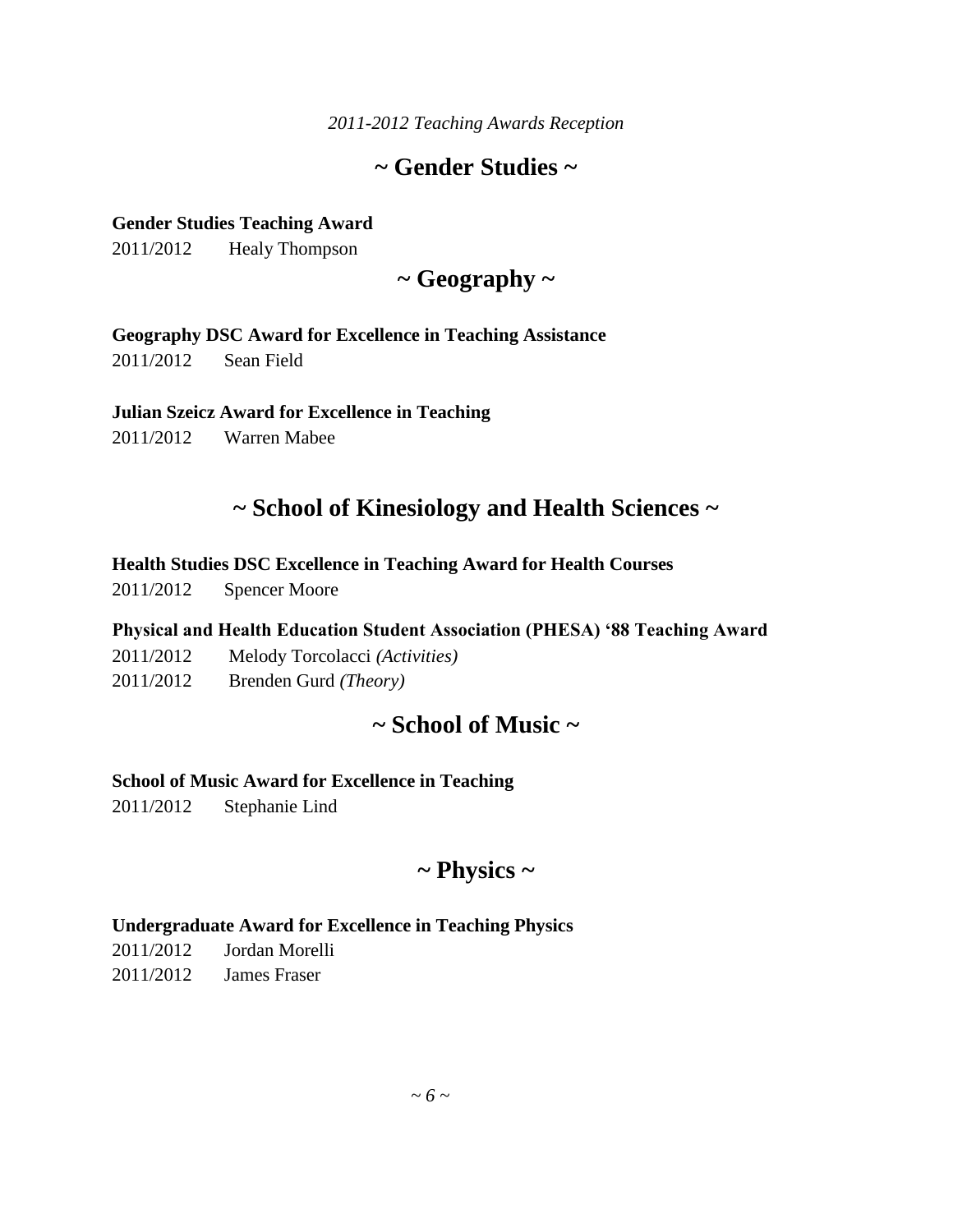#### **Excellence in Instruction in the Pure Physics**

2011/2012 Bob Gooding

## **~ Psychology ~**

#### **Teaching Assistant Prize in Psychology**

2011/2012 Laura Stefanik

#### **Undergraduate Teaching Award in Psychology**

2011/2012 Jill Atkinson

# **School of Business**

#### **Commerce '89 Professor – Student Life Award**

2011/2012 David McConomy

#### **Commerce Society Teaching Award**

2011/2012 David McConomy

#### **Executive MBA Instructor of the Year Award**

| 2011/2012 | <b>John Moore</b> |
|-----------|-------------------|
| 2011/2012 | Roger Wright      |
| 2011/2012 | Fotini Tolias     |

#### **Queen's MBA Instructor of the Year Award**

2011/2012 Clinton Free

# **Faculty of Education**

#### **Golden Apple Award**

2011/2012 Jan Hartgerick 2011/2012 Peter Brodribb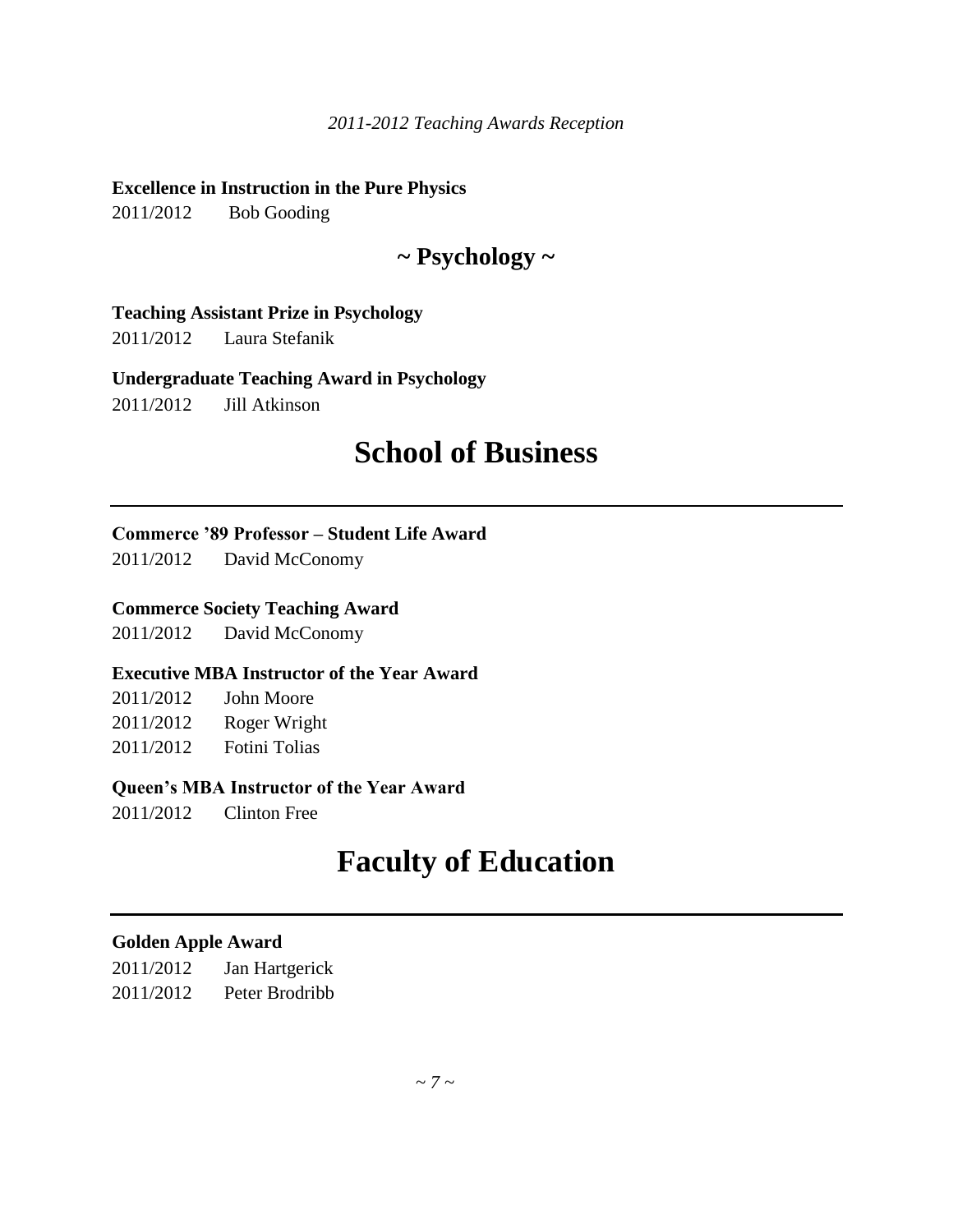#### **Rose A. Freeman Memorial Award**

2011/2012 Kezia Cooke-Brown

# **Faculty of Health Sciences**

## **~ Health Sciences ~**

#### **Health Sciences Education Award**

2011/2012 Damon Dagnone

2011/2012 Laurie Gedcke-Kerr

### **~ School of Medicine ~**

#### **PAIRO Excellence in Clinical Teaching Award**

2011/2012 Stuart Reid

**PAIRO Excellence in Undergraduate Teaching by a Resident**

2011/2012 Timothy Chaplin

#### **Resident Prize for Excellence in Undergraduate Teaching**

*(Department of Surgery)* 2011/2012 Steve Mann

#### **Phase III Surgery Clerkship Faculty Teaching Award**

2011/2012 Jay Engel

#### **Phase III Surgery Clerkship Resident Teaching Award**

- 2011/2012 Alison Archibald
- 2011/2012 Stephen Mann